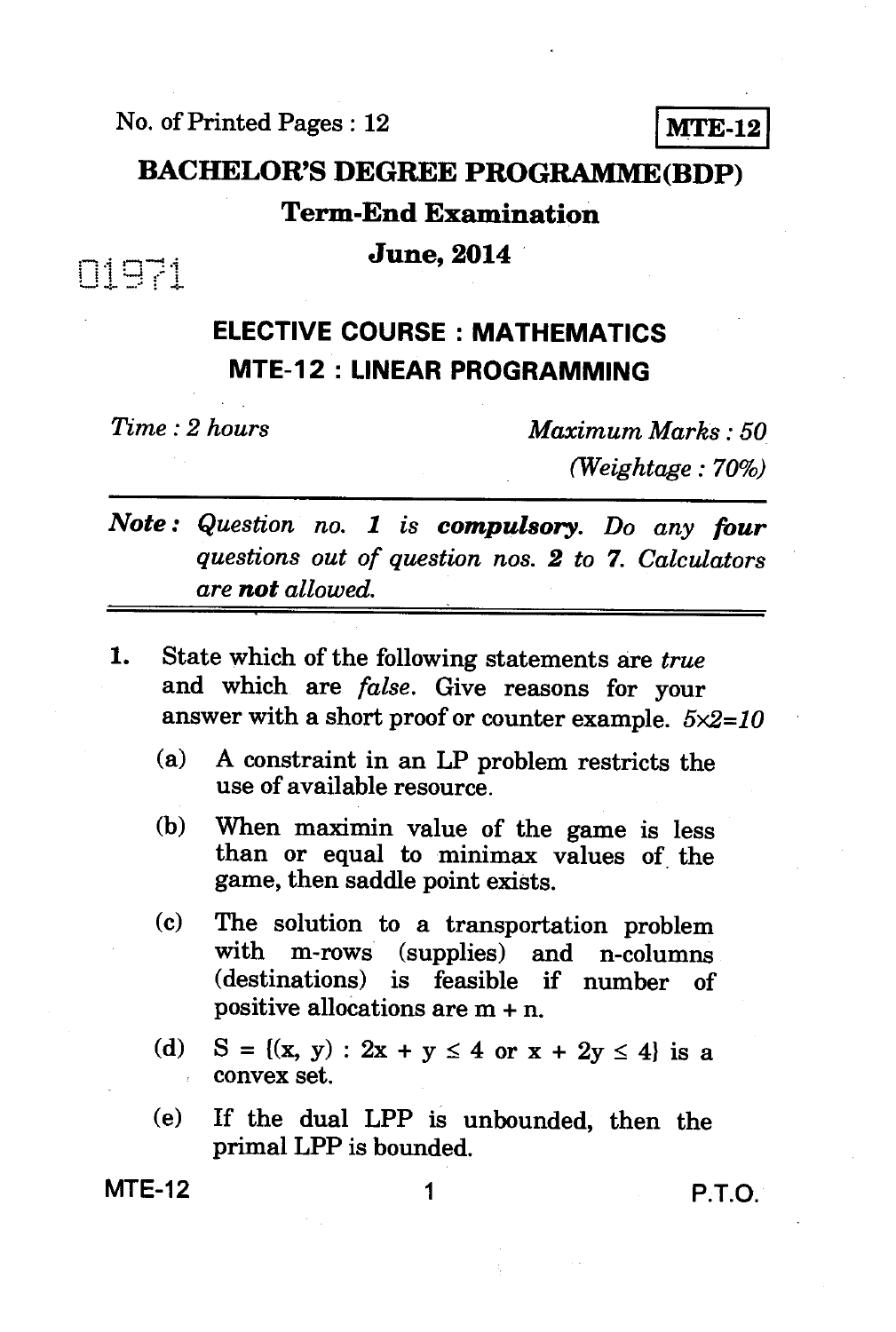**2.** (a) A dairy firm has three plants located in a state. The daily milk production at each plant is as follows :

> Plant 1 : 6 thousand litres Plant 2 : 1 thousand litres Plant 3 : 10 thousand litres

Each day, the firm must fulfil the needs of<br>its four distribution centres. Minimum its four distribution centres. requirement at each centre is as follows :

> Distribution centre 1 : 7 thousand litres Distribution centre 2 : 5 thousand litres Distribution centre 3 : 3 thousand litres Distribution centre 4 : 2 thousand litres

Cost in hundreds of rupees of shipping one thousand litres from each plant to each distribution centre is given in the following table :

|       |           | <b>Distribution Centre</b> |  |    |  |  |
|-------|-----------|----------------------------|--|----|--|--|
|       |           |                            |  |    |  |  |
|       |           |                            |  | 11 |  |  |
| Plant | $\rm P_2$ |                            |  | հ  |  |  |
|       | P,        |                            |  | 15 |  |  |

Find initial basic feasible solution for the given problem by using North-West corner method, and Matrix-Minima method. Which of the two solutions is better ? Justify your answer.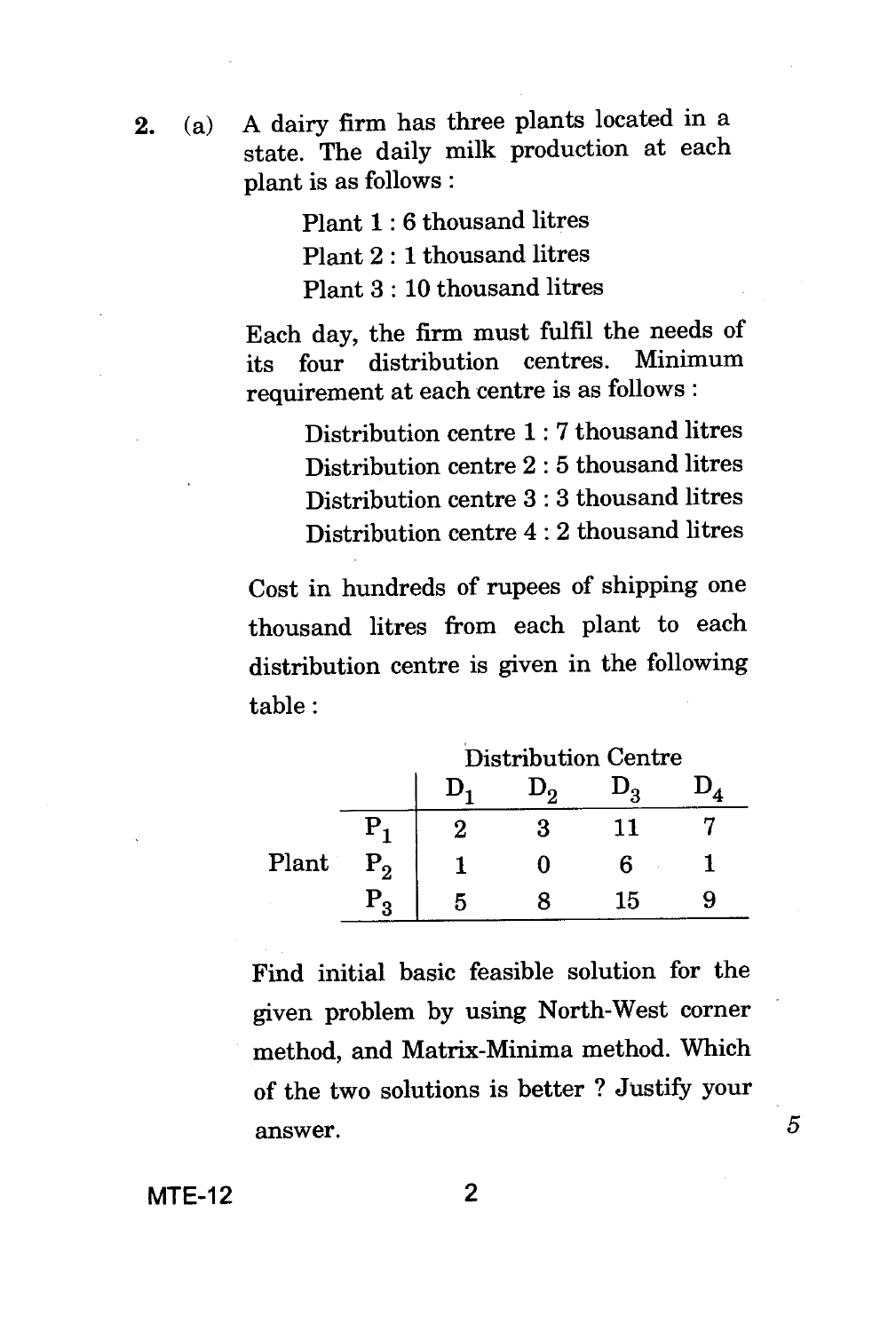- (b) Obtain the dual problem of the following primal LP problem :
	- Minimize  $z = x_1 3x_2 2x_3$ subject to  $3x_1 - x_2 + 2x_3 \le 7$  $2x_1 - 4x_2 \ge 12$  $-4x_1 + 3x_2 + 8x_3 = 10$

 $x_1$ ,  $x_2 \ge 0$ ,  $x_3$  unrestricted in sign. Your dual should have only three variables. 5

- 3. (a) Use the simplex method to solve the following LP problem : *6*  Maximize  $z = 3x_1 + 5x_2 + 4x_3$ subject to  $2x_1 + 3x_2 \le 8$  $2x_2 + 5x_3 \le 10$  $3x_1 + 2x_2 + 4x_3 \le 15$  $x_1, x_2, x_3 \geq 0.$ 
	- (b) Use graphical method to solve the following game : *4*

Player **B** 

 $B_1$   $B_2$   $B_3$  $\mathbf{A_1} \parallel 2 \qquad 2 \qquad 3 \qquad -2$ Player A  $\mathbf{A_2} \parallel 4$  3 2 6

#### **MTE-12 3 P.T.O.**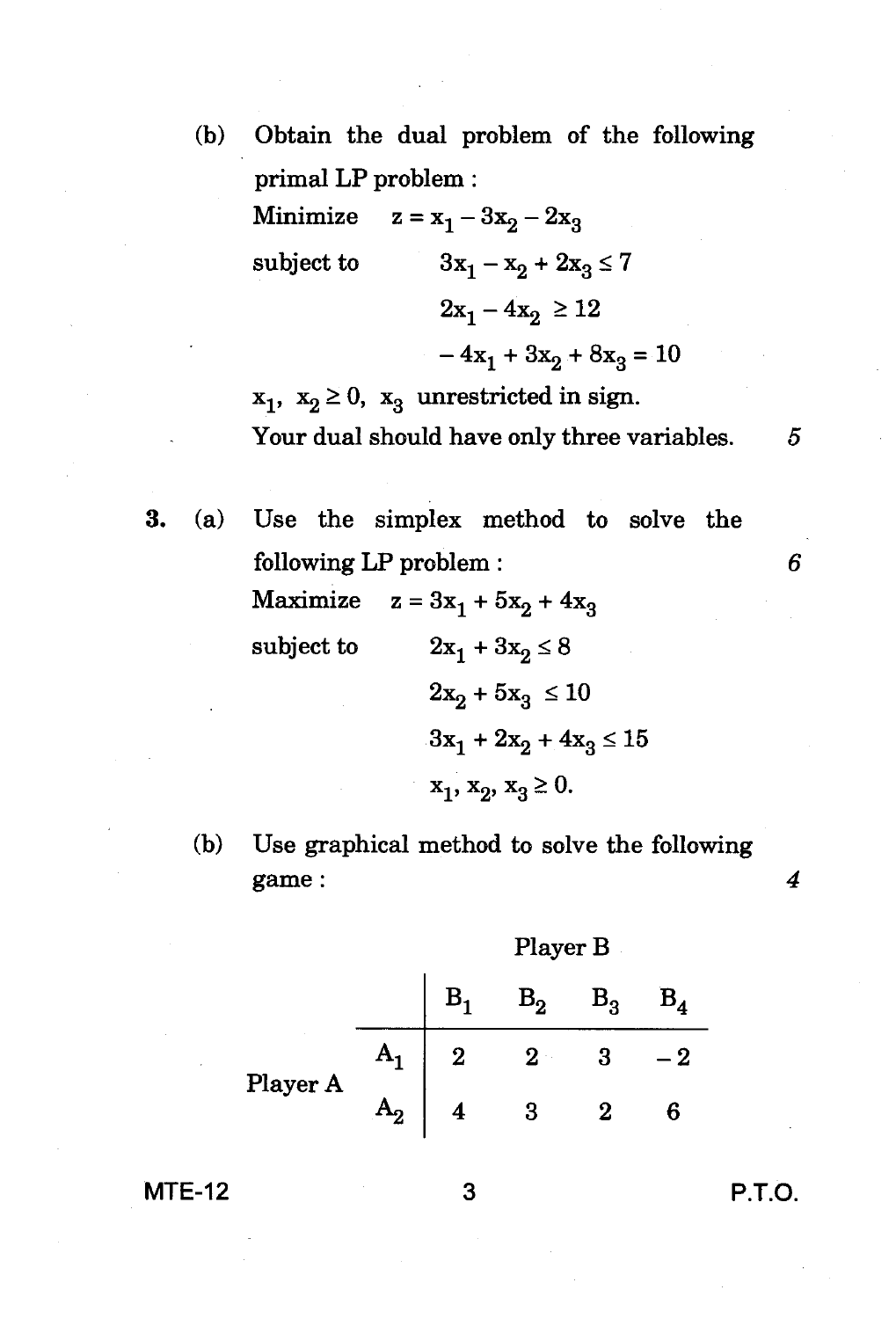4. (a) Using the principle of dominance, solve the game whose pay-off matrix is given below : *6* 

|          |                |             | Player B        |       |              |
|----------|----------------|-------------|-----------------|-------|--------------|
|          |                | $\rm B_{1}$ | $\mathrm B_{2}$ | $B_3$ | $\rm B^{}_4$ |
|          |                | 4           | 3               | 5     |              |
|          | $A_2$          | 4           | 5               | 3     | 5            |
| Player A | ${\tt A_3}$    | 5           | 3               | 5     |              |
|          | $\mathbf{A}_4$ |             | 5               |       | 9            |

- (b) Without sketching the region, check whether P (0, 0) is in the convex hull of the points  $A(-1, -1)$ ,  $B(1, 0)$  and  $C(0, 1)$ . If it is in the region, write P as convex combination of A, B and C. *4*
- 5. (a) Use the graphical method to solve the  $\substack{\text{following LP problem :}}$  5

Maximize  $z = 2x_1 + 3x_2$ subject to  $x_1 + x_2 \leq 30$  $x_2 \geq 3$  $0 \leq x_2 \leq 12$  $0 \leq x_1 \leq 20$  $x_1 - x_2 \ge 0$ 

MTE-12 4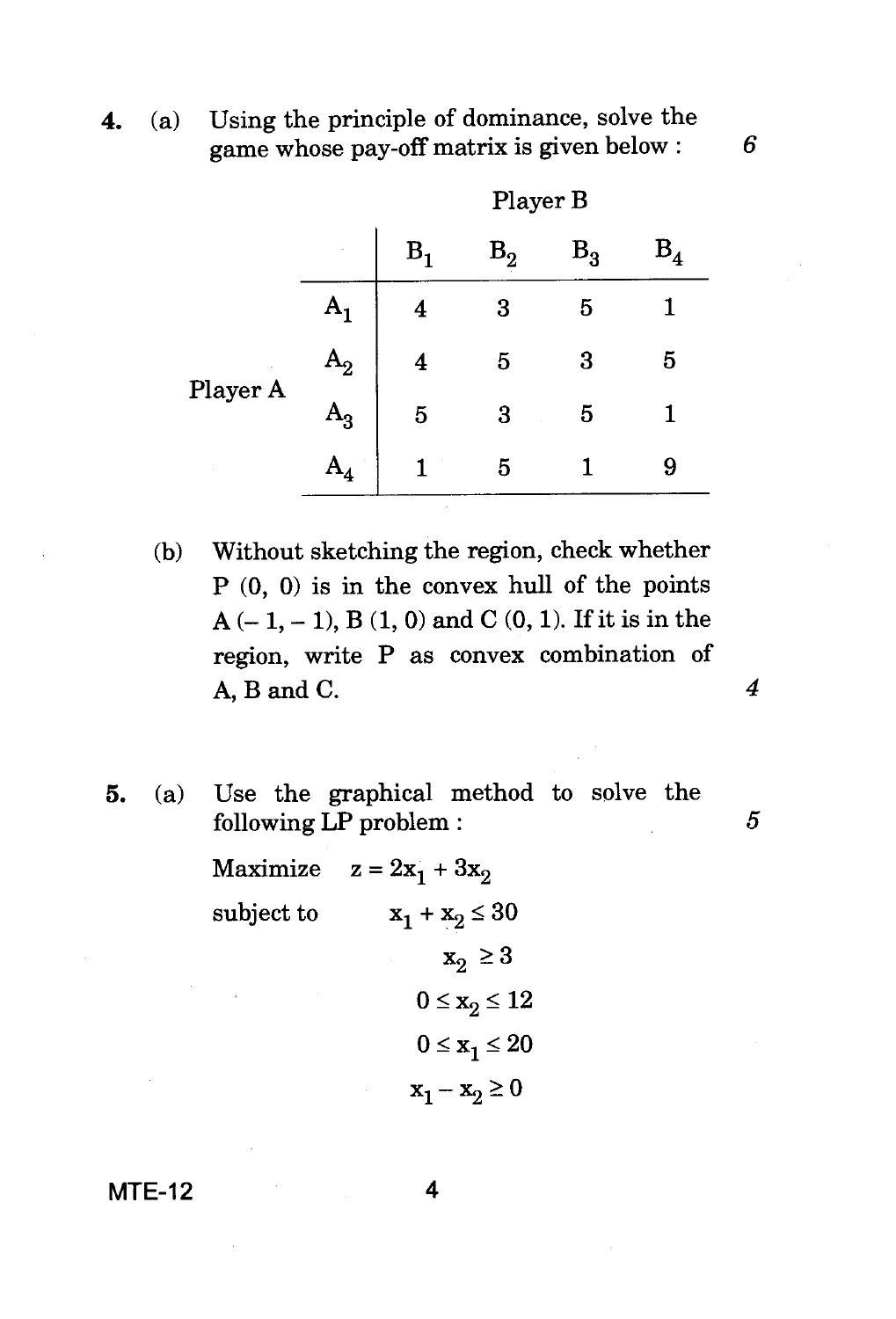**(b) Solve the following cost minimization assignment problem :** 5

|                                                                                                               |  | Job |         |  |
|---------------------------------------------------------------------------------------------------------------|--|-----|---------|--|
|                                                                                                               |  |     | Q R S T |  |
| A 85 75 65 125 75<br>B 90 78 66 132 78<br>Machine C 75 66 57 114 69<br>D 80 72 60 120 72<br>E 76 64 56 112 68 |  |     |         |  |
|                                                                                                               |  |     |         |  |
|                                                                                                               |  |     |         |  |
|                                                                                                               |  |     |         |  |
|                                                                                                               |  |     |         |  |

- **6. (a) A businessman has to get 5 cabinets, 12 desks and 18 shelves cleaned. He has two part-time employees, Anjali and Arnay. Anjali can clean 1 cabinet, 3 desks and 3 shelves in a day, while Arnav can clean 1 cabinet, 2 desks and 3 shelves in a day.**  Arnav is paid  $\overline{\tau}$  22 per day and Anjali is **paid 25 per day. Formulate the problem of finding the number of days for which Anjali and Arnav have to be employed to get the cleaning done with minimum cost as a linear programming problem.** 
	- **(b) For the following pay-off matrix, transform the zero-sum game into an equivalent linear**  programming problem : 5

|          |   | Player B |  |
|----------|---|----------|--|
|          | В |          |  |
|          |   |          |  |
| Player A | 3 | 5        |  |
|          | 6 | 2        |  |

#### **MTE-12 5**

P.T.O.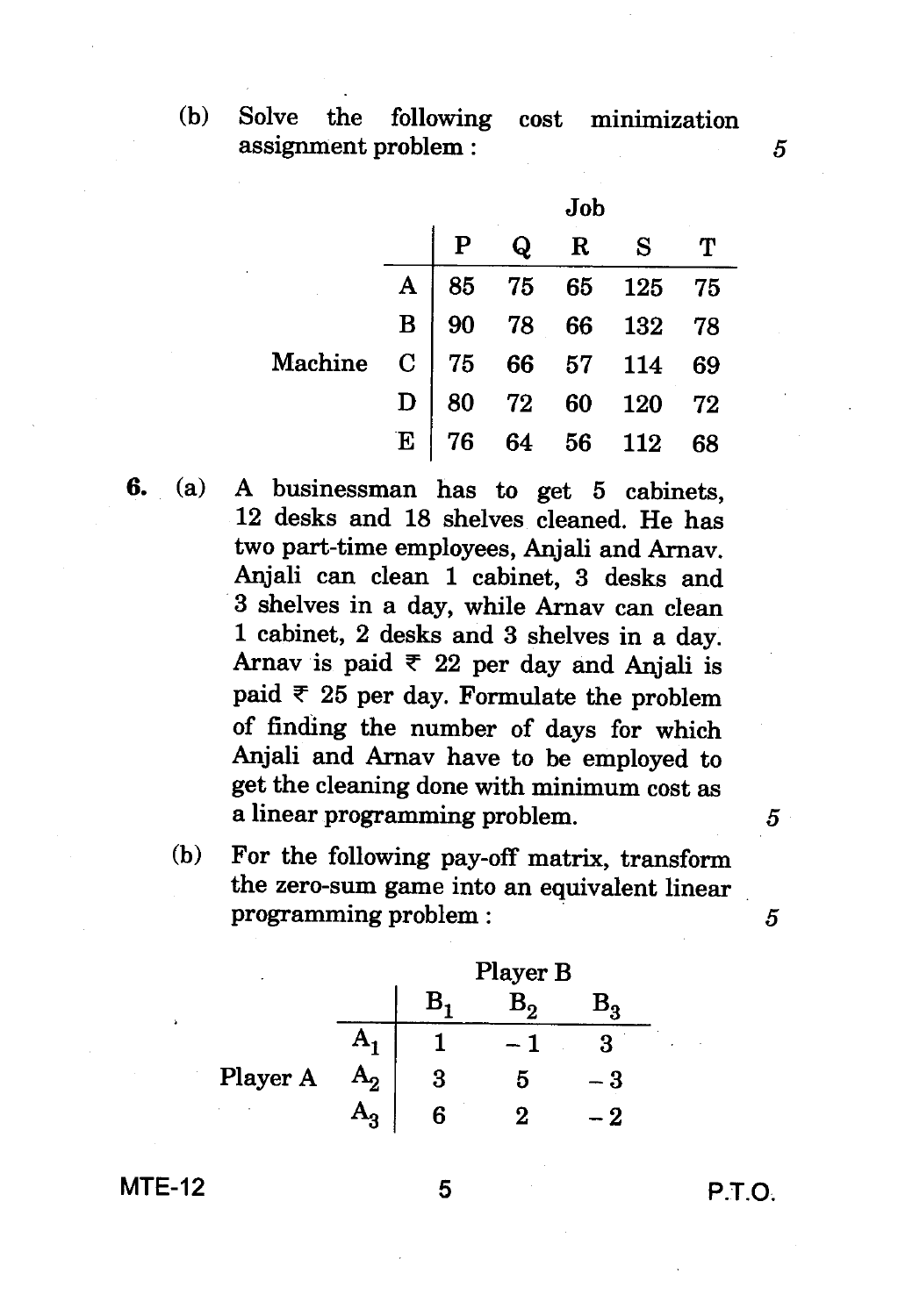**7.** (a) Solve the following LP problem by using  $two-phase$  simplex method :  $5$ 

> Minimize  $z = x_1 - 2x_2 - 3x_3$ subject to  $-2x_1 + 3x_2 + 3x_3 = 2$  $2x_1 + 3x_2 + 4x_3 = 1$  $x_1, x_2, x_3 \geq 0.$

(b) The initial basic feasible solution of a transportation problem is given below :

|                  | $W_1$     | $\mathrm{W}_2^{}$ | $W_3$           | Supply |
|------------------|-----------|-------------------|-----------------|--------|
| ${\bf F_1}$      | 16<br>180 | 20                | 12<br><b>20</b> | 200    |
| $\mathbf{F_{2}}$ | 14        | 8<br>$120\,$      | 18<br>40        | 160    |
| $\mathbf{F}_3$   | 26        | 24                | 16<br>90        | 90     |
| Demand           | 180       | 120               | 150             | 450    |

Check whether the given solution is optimal. If it is not, then find the optimal solution.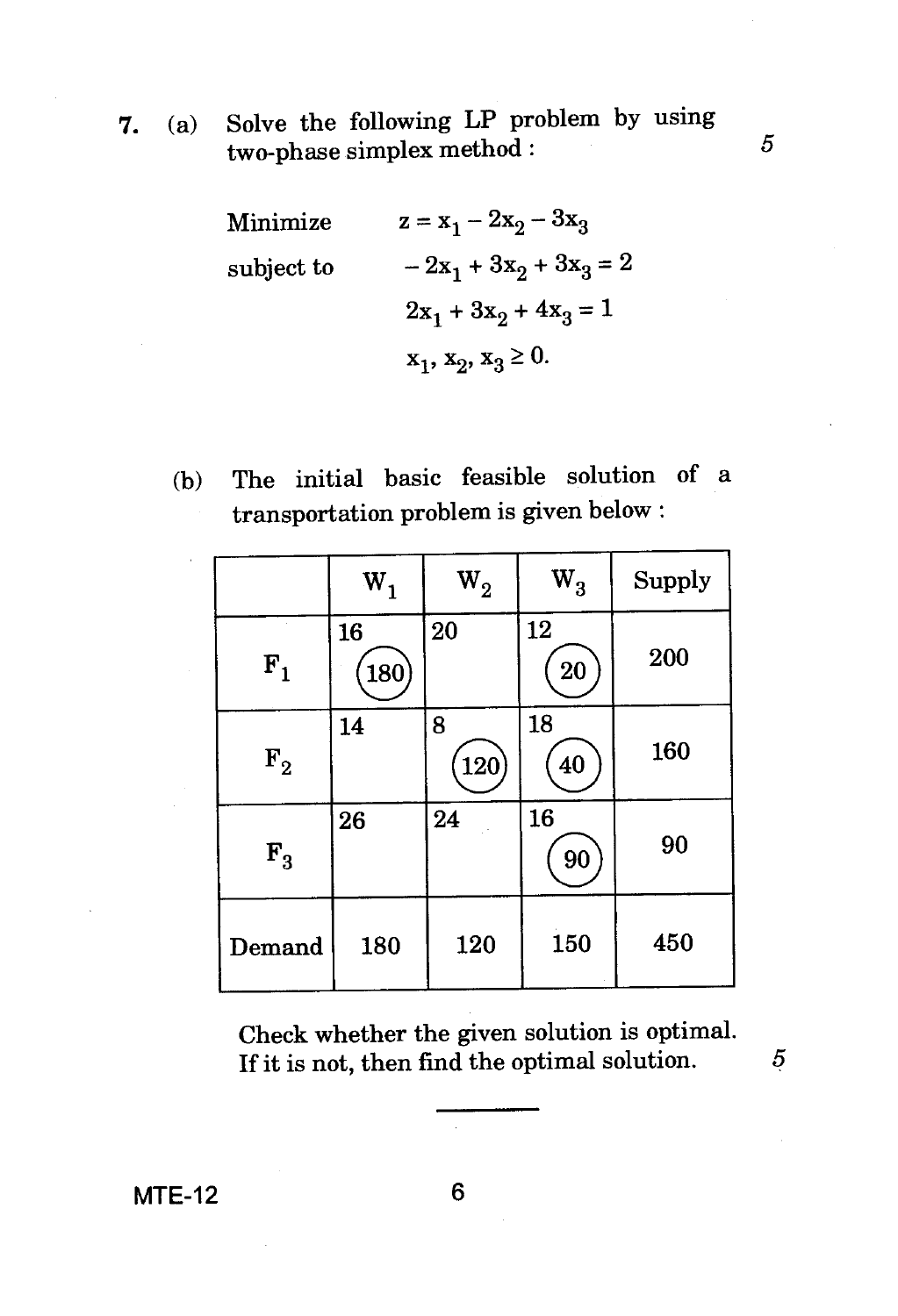एम.टी.ई.-12

# स्नातक उपाधि कार्यक्रम (बी.डी.पी.)

# सत्रांत परीक्षा

#### जून, 2014

#### ऐच्छिक पाठ्यक्रम : गणित

### एम.टी.ई.-12:रैखिक प्रोग्रामन

समय : 2 घण्टे

अधिकतम अंक : 50 (कुल का : 70%)

- नोट : प्रश्न सं. 1 करना अनिवार्य है । प्रश्न सं. 2 से 7 में से कोई चार प्रश्न कीजिए । कैलकृलेटरों का प्रयोग करने की अनुमति नहीं है ।
- बताइए कि निम्नलिखित कथनों में से कौन-से कथन *सत्य* हैं 1. और कौन-से *असत्य* । अपने उत्तर की संक्षिप्त उपपत्ति या प्रत्युदाहरण द्वारा पुष्टि कीजिए ।  $5x2=10$ 
	- (क) LP समस्या में व्यवरोध, उपलब्ध संसाधन के प्रयोग को प्रतिबंधित करता है।
	- (ख) जब किसी खेल का महाल्पिष्ठ मान, खेल के अल्पमहिष्ठ मान से कम या बराबर होता है, तो खेल का पल्याण बिन्द होता है।
	- m-पंक्तियों (आपूर्ति) और n-स्तम्भों (गंतव्य) वाली  $(\Pi)$ परिवहन समस्या का हल संगत होगा यदि धनात्मक आबंटनों की संख्या  $m + n$  है।
	- (घ)  $S = \{(x, y) : 2x + y \le 4$  या  $x + 2y \le 4\}$  एक अवमुख समुच्चय है ।
	- यदि द्वैती LPP अपरिबद्ध है, तो आद्य LPP परिबद्ध (ङ) होगी ।

**MTE-12** 

7

P.T.O.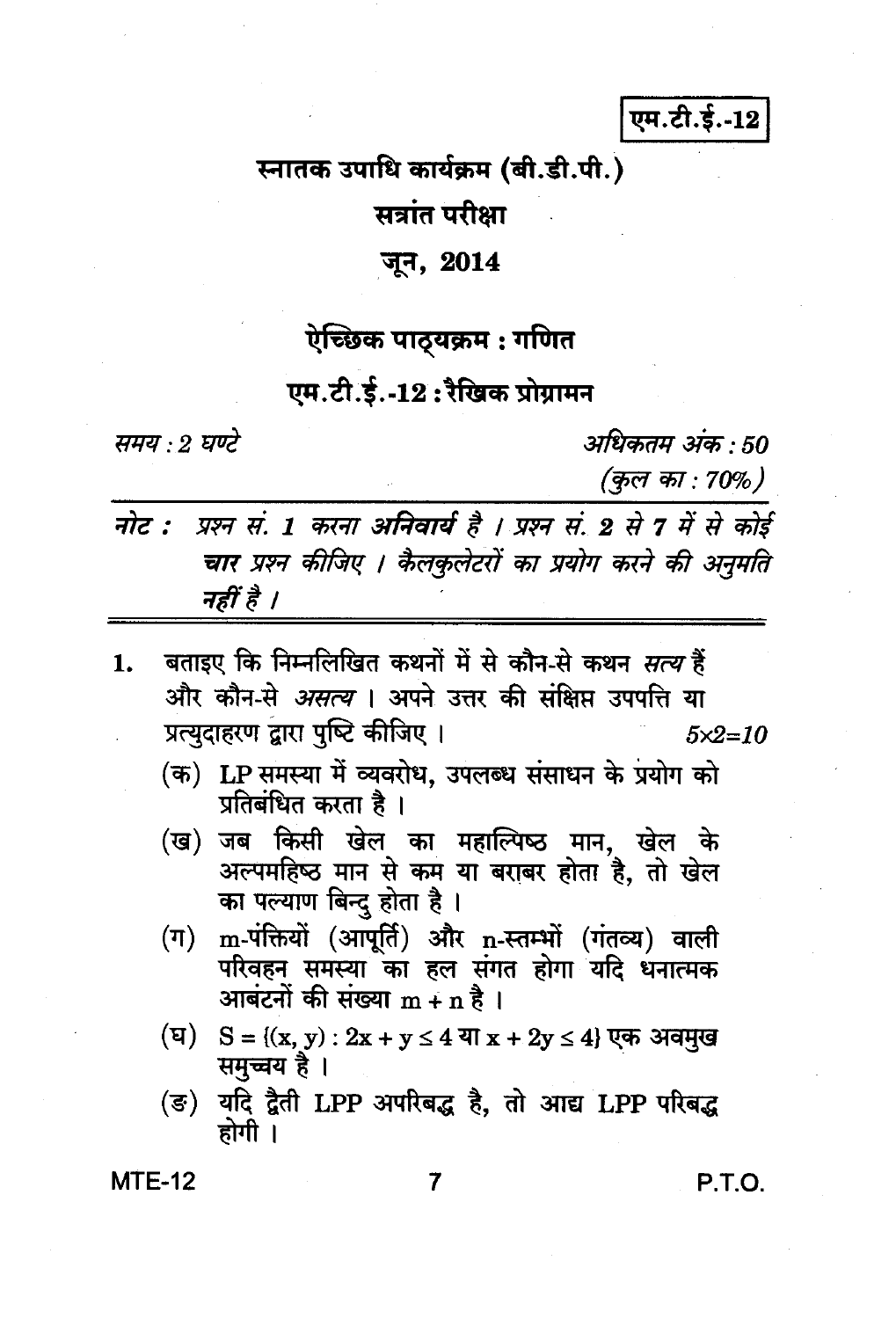(क) एक दूध की फर्म के एक राज्य में तीन प्लान्ट हैं ।  $2.$ प्रत्येक कारखाने में प्रतिदिन दध का उत्पादन निम्नलिखित है:

कारखाना 1 : 6 हजार लीटर

कारखाना 2 : 1 हजार लीटर

कारखाना ३ : 10 हजार लीटर

प्रत्येक दिन, फर्म अपने चार वितरण केन्द्रों की आवश्यकता की पूर्ति करती है । प्रत्येक केन्द्र पर न्यनतम आवश्यकता निम्नलिखित है:

> वितरण केंद्र 1 : 7 हजार लीटर वितरण केंद्र 2:5 हजार लीटर वितरण केंद्र 3:3 हजार लीटर

> वितरण केंद्र 4 : 2 हजार लीटर

प्रत्येक कारखाने से 1 हजार लीटर दध को प्रत्येक वितरण केन्द्र पर ले जाने की कीमत (सौ रुपयों में) निम्नलिखित तालिका में दी गयी है:

|        | वितरण केन्द्र |   |     |    |  |  |
|--------|---------------|---|-----|----|--|--|
|        |               |   | ۱., | o  |  |  |
|        |               | 2 |     |    |  |  |
| कारखान | $P_{2}$       |   |     | ჩ  |  |  |
|        | ${\bf P_q}$   |   |     | 15 |  |  |

उत्तर-पश्चिम विधि और न्यूनतम आव्यूह विधि से दी गयी समस्या का प्रारम्भिक आधारी सुसंगत हल ज्ञात कीजिए । दोनों में से कौन-सा हल उत्तम है ? अपने उत्तर का कारण दीजिए ।

**MTE-12** 

8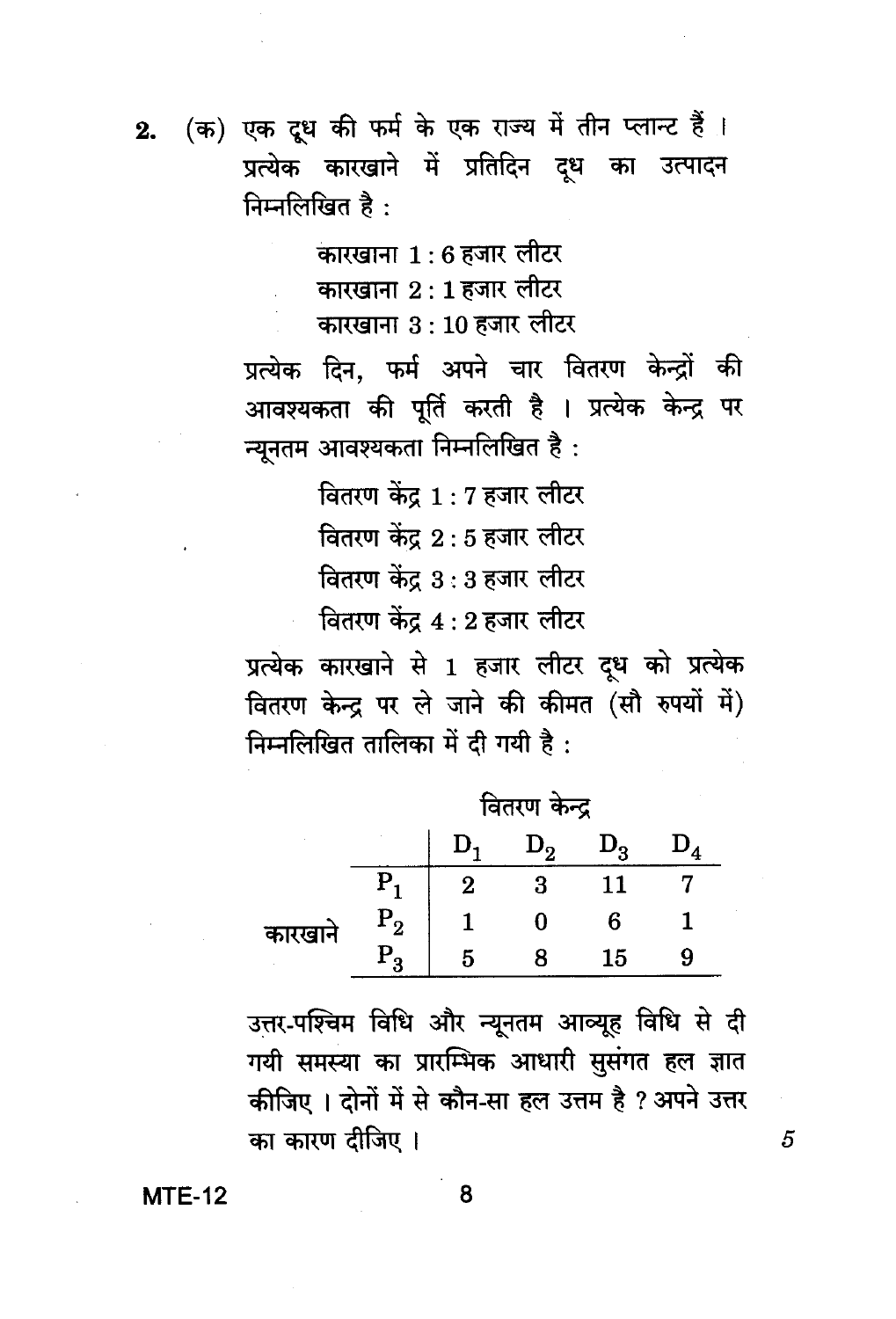- (ख) निम्नलिखित आद्य LP समस्या की द्वैती समस्या लिखिए $:$  $z = x_1 - 3x_2 - 2x_3$  का न्यूनतमीकरण कीजिए जबकि  $3x_1 - x_2 + 2x_3 \leq 7$  $2x_1 - 4x_2 \ge 12$  $-4x_1 + 3x_2 + 8x_3 = 10$  $\mathbf{x}_1, \mathbf{x}_2$ ≥ 0,  $\mathbf{x}_3$  चिह्न में अप्रतिबंधित है। आपके द्वारा प्राप्त की जाने वाली द्वैती में केवल तीन चर होने चाहिए । (क) निम्नलिखित LP समस्या को एकधा विधि से हल
- कीजिए :  $\rm z = 3x_1 + 5x_2 + 4x_3$ का अधिकतमीकरण कीजिए जबकि  $2x_1 + 3x_2 \le 8$  $2x_2 + 5x_3 \le 10$  $3x_1 + 2x_2 + 4x_3 \le 15$  $x_1, x_2, x_3 \ge 0$ 
	- (ख) ग्राफीय-विधि का प्रयोग करके निम्नलिखित खेल को हल कीजिए:
		- खिलाड़ी B  $\mathbf{B}_1$  $B_2$  $B_3$  $B_4$  $A_1$  $\begin{array}{|c|c|c|}\n\hline\n2 & 2 & 3 \\
		\hline\n\end{array}$  $-2$ खिलाड़ी A  $3\qquad 2$  $6\phantom{1}6$

**MTE-12** 

3.

 $\frac{1}{2}$ 

**P.T.O.** 

 $\overline{5}$ 

6

4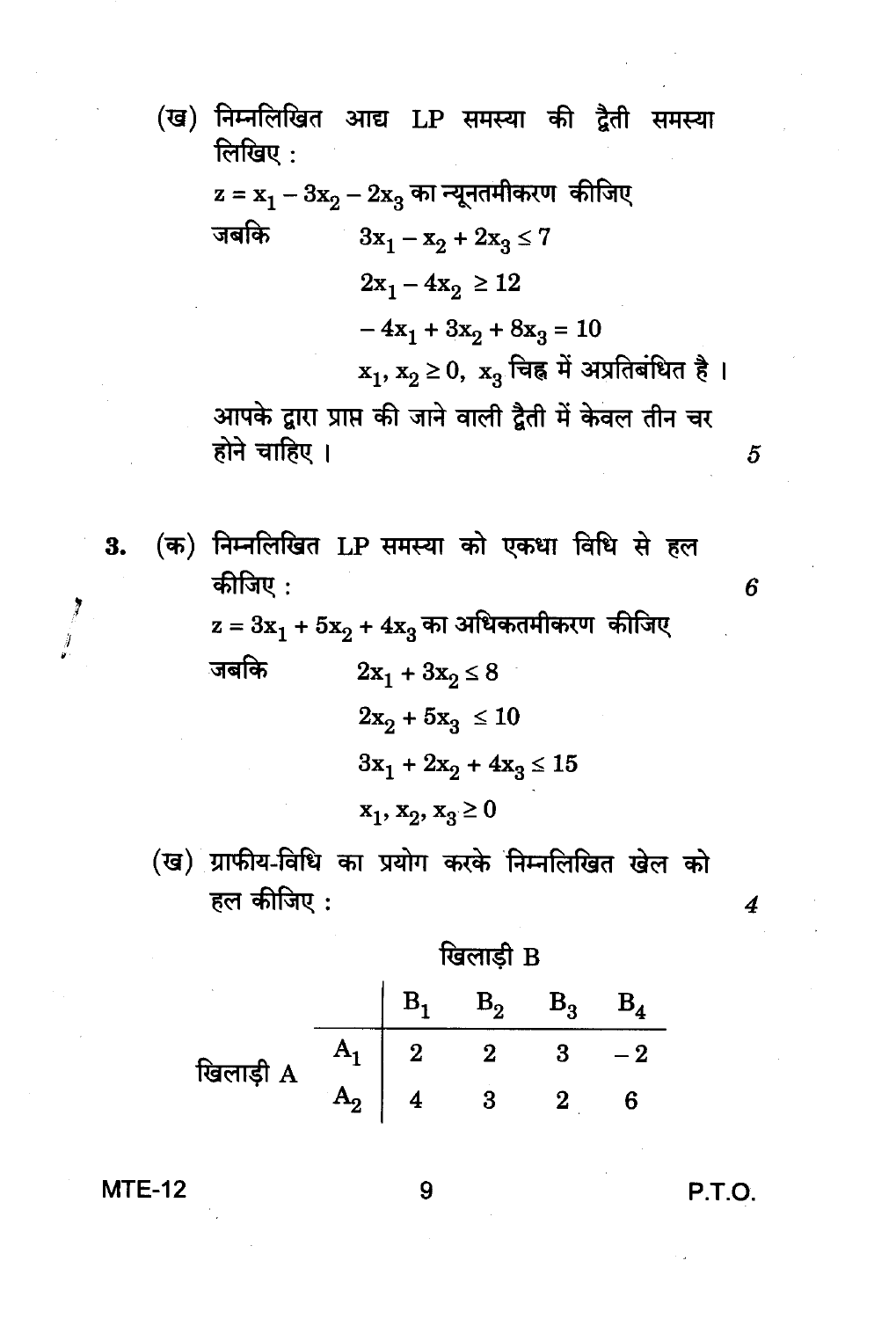(क) प्रमुखता सिद्धान्त का प्रयोग करके नीचे दिए गए  $4.$ भुगतान आव्यूह वाले खेल को हल कीजिए:

|           | खिलाड़ी B      |   |    |             |              |  |
|-----------|----------------|---|----|-------------|--------------|--|
|           |                | в | B, | $B_3$<br>×, | $\rm B^{}_4$ |  |
|           |                | 4 | 3  | 5           |              |  |
| खिलाड़ी A | Α,             | 4 | 5  | 3           | 5            |  |
|           | $\rm A^{}_{3}$ | 5 | 3  | 5           |              |  |
|           | ${\bf A}_A$    |   | 5  |             | 9            |  |

(ख) क्षेत्र का रेखाचित्र बनाए बिना जाँच कीजिए कि क्या P (0, 0), बिन्दुओं A (- 1, - 1), B (1, 0) और  $C(0, 1)$  के अवमुख समावरक में है। यदि यह क्षेत्र में है. तो P को A. B और C के अवमुख संयोजन में लिखिए ।

(क) निम्नलिखित LP समस्या को ग्राफीय-विधि से हल 5. कीजिए:

> $z = 2x_1 + 3x_2$  का अधिकतमीकरण कीजिए जबकि  $x_1 + x_2 \le 30$  $x_2 \geq 3$  $0 \leq x_2 \leq 12$  $0 \leq x_1 \leq 20$  $\mathbf{x}_1 - \mathbf{x}_2 \geq 0$

**MTE-12** 

10

 $\overline{4}$ 

5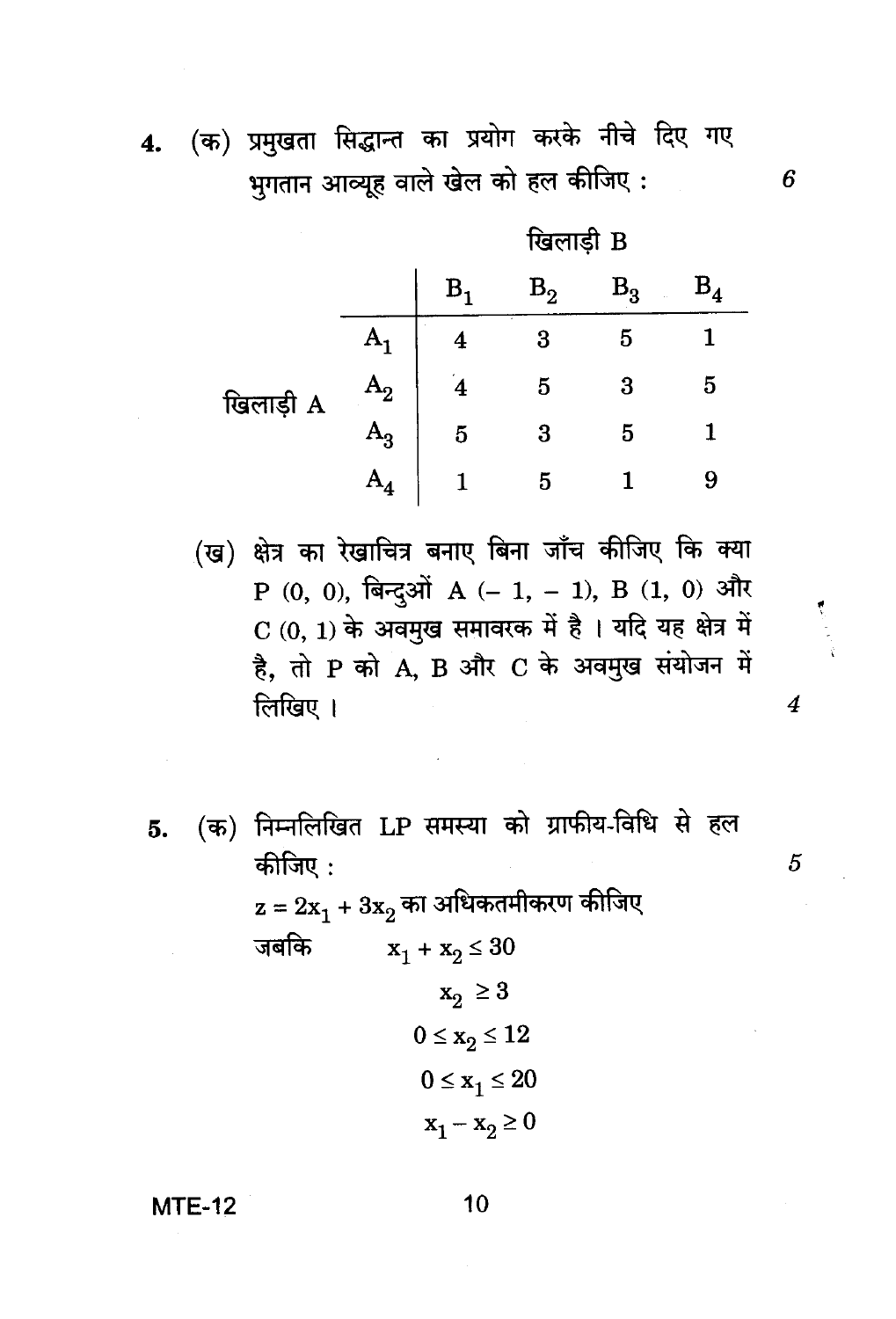(ख) निम्नलिखित न्यूनतम खर्च नियतन समस्या को हल कीजिए :

|      |  |          | जाब         |                                                                                                       |         |
|------|--|----------|-------------|-------------------------------------------------------------------------------------------------------|---------|
|      |  | $\bf{Q}$ | $\mathbf R$ | $\mathbf{S}$                                                                                          | $\bf T$ |
|      |  |          |             |                                                                                                       |         |
|      |  |          |             |                                                                                                       |         |
| मशीन |  |          |             |                                                                                                       |         |
|      |  |          |             |                                                                                                       |         |
|      |  |          |             | A 85 75 65 125 75<br>B 90 78 66 132 78<br>C 75 66 57 114 69<br>D 80 72 60 120 72<br>E 76 64 56 112 68 |         |

(क) एक व्यापारी को 5 केबिनेट, 12 डेस्क और 18 शैल्फ की सफाई करवानी है । उसके पास दो कर्मचारी अंजली और अरनव हैं । अंजली एक दिन में 1 केबिनेट, 3 डेस्क और 3 शैल्फ साफ कर सकती है जबकि अरनव एक दिन मे 1 केबिनेट, 2 डेस्क और 3 शैल्फ साफ कर सकता है । वह अरनव और अंजली को क्रमश: ₹ 22 और ₹ 25 प्रतिदिन देता है। सफाई के खर्च का न्यूनतमीकरण करने के लिए उसे अरनव और अंजली को कितने दिन काम पर लगाना चाहिए, इस समस्या को रैखिक प्रोग्रामन समस्या में सूत्रित कीजिए।

(ख) निम्नलिखित भुगतान आव्यूह से प्राप्त शून्य-जोड़ खेल को तुल्य रैखिक प्रोग्रामन समस्या में परिवर्तित कीजिए :

ਸ਼ਿਕਾਈ R

|           |                | в. | $\mathrm B_2^-$ | $\rm B^{}_{3}$ |
|-----------|----------------|----|-----------------|----------------|
|           |                |    |                 | 3              |
| खिलाड़ी A | A <sub>2</sub> | 3  |                 |                |
|           | $A_3$          | 6  |                 |                |
|           |                |    |                 |                |

 $11$ 

**MTE-12** 

6.

P.T.O.

5